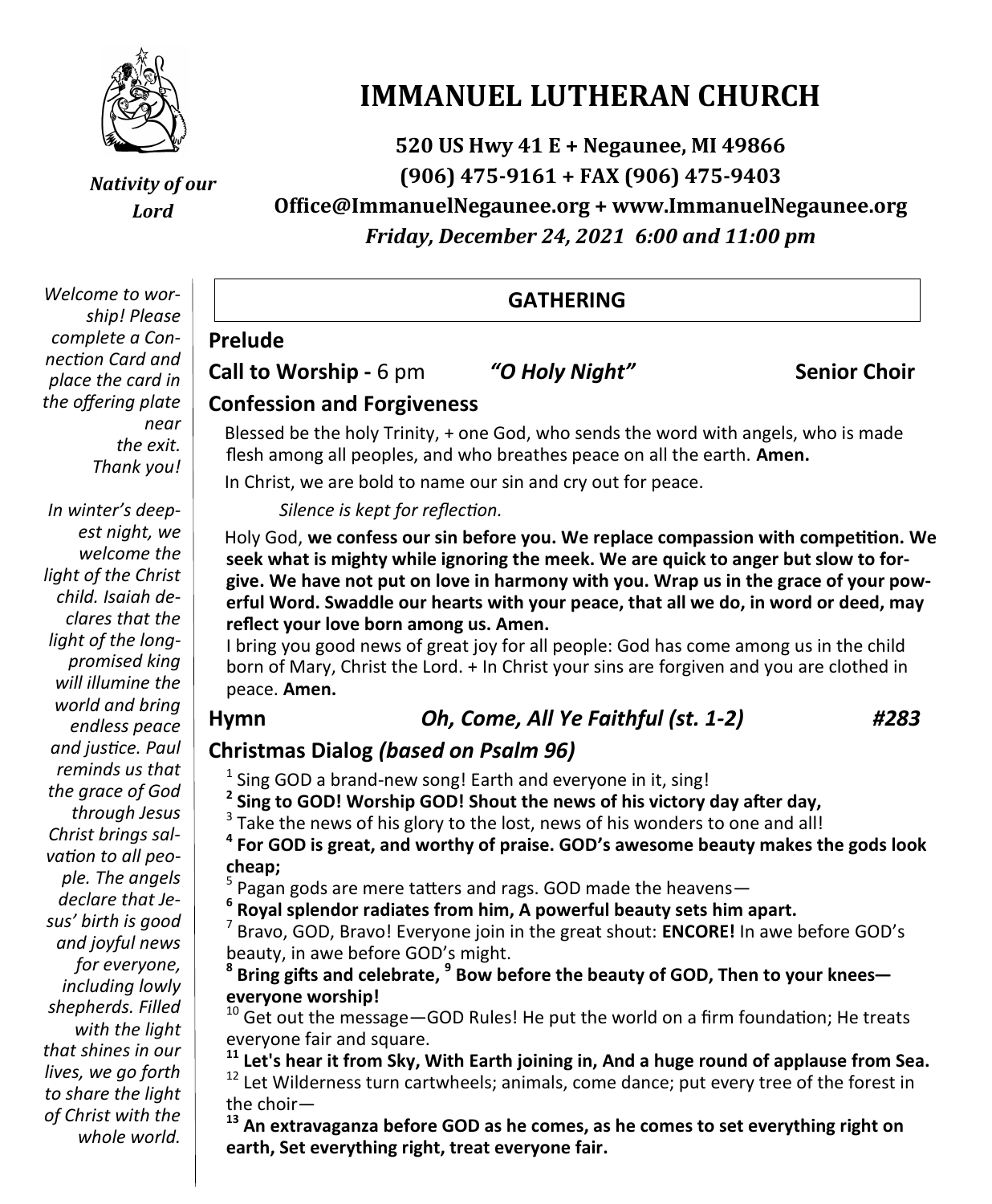# **Prayer of the Day**

Almighty God, you made this holy night shine with the brightness of the true Light. Grant that here on earth we may walk in the light of Jesus' presence and in the last day wake to the brightness of his glory; through your Son, Jesus Christ our Lord, who lives and reigns with you and the Holy Spirit, one God, now and forever. **Amen.**

**Isaiah 9:2-7 Titus 2:11-14 Special Music -** 6 pm **"***Christmas Glory Hallelujah"* **Senior Choir Luke 2:1-20 Hymn** *Away in a Manger* **#277 Christmas Message Pastor Steve Solberg Hymn** *Joy to the World* **#267 Nicene Creed p. 104 Prayers of Intercession WORD**

#### Joining our voices with the heavenly host and Christians throughout time and space, let us pray for the church, the world, and all in need.

#### *A brief silence.*

Love proclaims that a Savior has been born to us! Inspire your church throughout the world to proclaim the good news of Jesus' birth to all who seek salvation, hope, and new life. Merciful God, **receive our prayer.**

Love whispers to a weary world that the time for rest and restoration has come. Maintain healthy cycles of wake and sleep for all creatures. Where light pollution disrupts natural rhythms, encourage new practices. Merciful God, **receive our prayer.**

Love cries to a warring world that the time for peace is at hand. Direct those in power who make decisions on behalf of others, that they nurture and sustain all that is healthy, good, and holy. Merciful God, **receive our prayer.**

Love sings through the wails of a newborn baby. Respond to all who cry out in pain, despair, or need this night. Bring comfort to those for whom separation, grief, or loss makes the Christmas season especially difficult. Merciful God, **receive our prayer.**

Love murmurs words of comfort to a newborn child and exhausted parents. Bless new and expectant parents or caregivers, especially those who are alone or afraid this night. Pour out your love upon families of every kind. Merciful God, **receive our prayer.**

#### *Here other intercessions may be offered.*

God's ever-present love is proclaimed through the faithful who came before us. We give you thanks for Mary, John the baptizer, Elizabeth his mother, Joseph the dreamer, and all who point toward your love. Merciful God, **receive our prayer.**

2 fident of your grace and love made known to us in Jesus Christ, our Savior. **Amen.** Rejoicing in your Word made flesh among us, we commend these prayers to you, con-

*This poem promises deliverance from Assyrian oppression, a hope based on the birth of a royal child with a name full of promise. While Judah's king will practice justice and righteousness, the real basis for faith lies in God's passion for the people: The zeal of the Lord of hosts will do this!*

*The appearance of God's grace in Jesus Christ brings salvation for all humanity. Consequently, in the present we live wisely and justly while also anticipating the hope of our Savior's final appearance.*

*God's greatest gift comes as a baby in a manger. Angels announce the "good news of great joy" and proclaim God's blessing of peace.*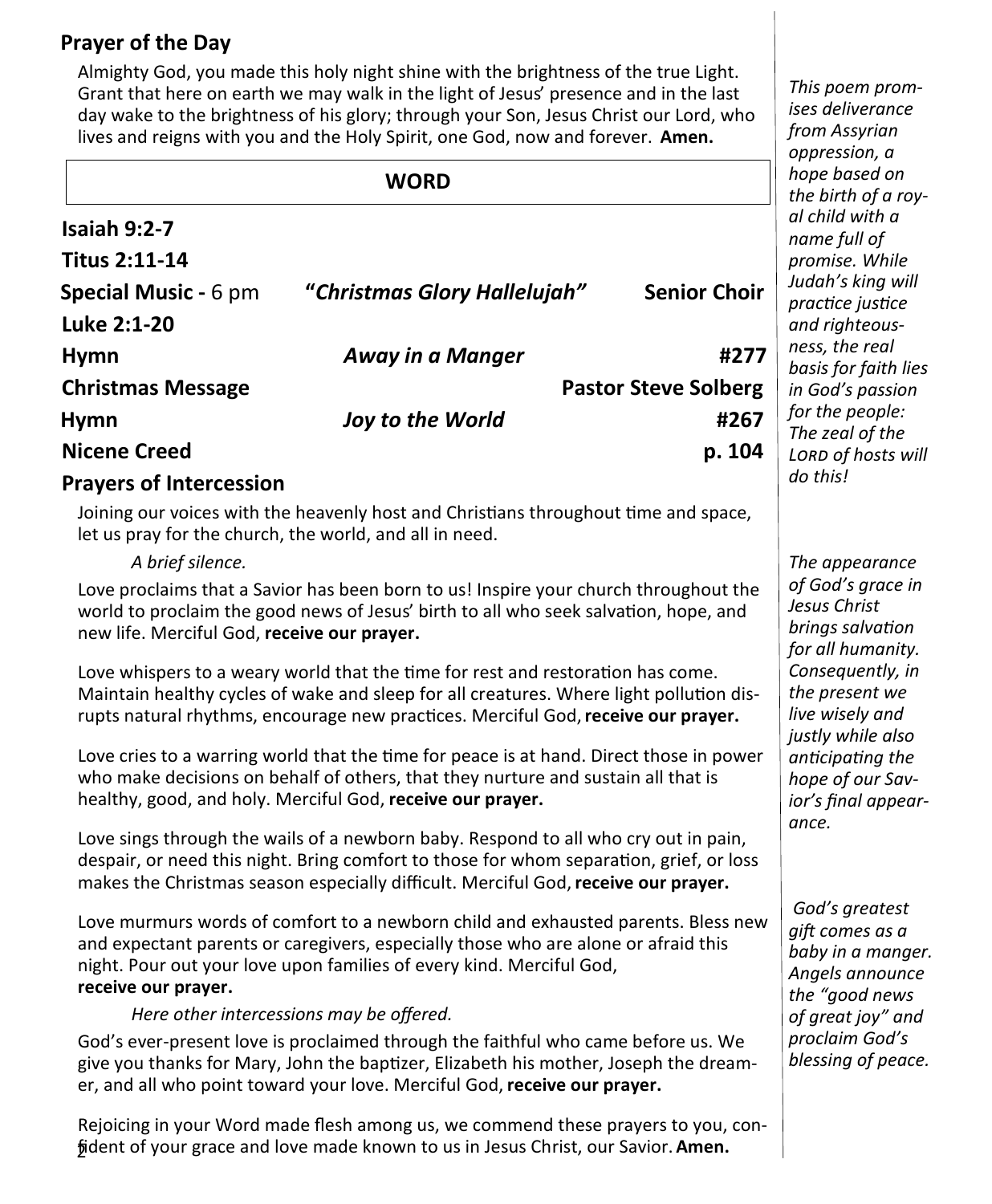# **Sharing of Christ's Peace**

*We believe that the true body and blood of Jesus Christ is in/with/ under the bread and wine.*

*All baptized Christians who believe this true presence are welcome and encouraged to receive Holy Communion today. Parents, please assist your child (ren) if you wish them communed.*

*.*

#### **MEAL**

# **Offering**

**Offering Hymn** *What Child Is This (st. 1)* **#296**

#### **Offering Prayer**

Gracious God, **your Word-made-flesh brings harmony to the earth. As we offer ourselves and these your gifts, prepare us to receive the grace and truth you offer at this table and renew in us the song of your salvation, in Jesus Christ our Savior. Amen.**

# **Thanksgiving at the Table**

…Let us proclaim the mystery of faith:

**Christ has died. Christ is risen. Christ will come again.**

…We look with hope for his coming. **Come, Lord Jesus.**

…Bring the gift of peace on earth.

#### **Come Holy Spirit.**

All praise and glory are yours, Holy One of Israel, Word of God incarnate, Power of the Most High, one God, now and forever. **Amen.**

### **The Lord's Prayer**

### **Invitation to Communion**

*In Christ's manger, at Christ's table, come, see what God makes known for you.*

#### **Communion**

#### **Prayer after Communion**

We thank you, wondrous God, **for Jesus, God with us, in these gifts of bread and wine. As we have shared this feast of love, strengthen us to share your love with all the world. In Jesus' name we pray. Amen.**

# **Distribution of Candlelight**

*Beginning with pastor, candlelight is shared across the congregation.*

# **Hymn of Light** *Silent Night, Holy Night* **#281**

#### **SENDING**

#### **Blessing**

The God of hope fill us with all joy and peace in believing, so that we may abound in hope by the power of the Holy Spirit, through Christ Jesus, the Word made flesh. **Amen.**

*The candles are extinguished.*

#### **Dismissal**

Go in peace. Rejoice in Christ our Savior **Thanks be to God!**

# **Postlude**